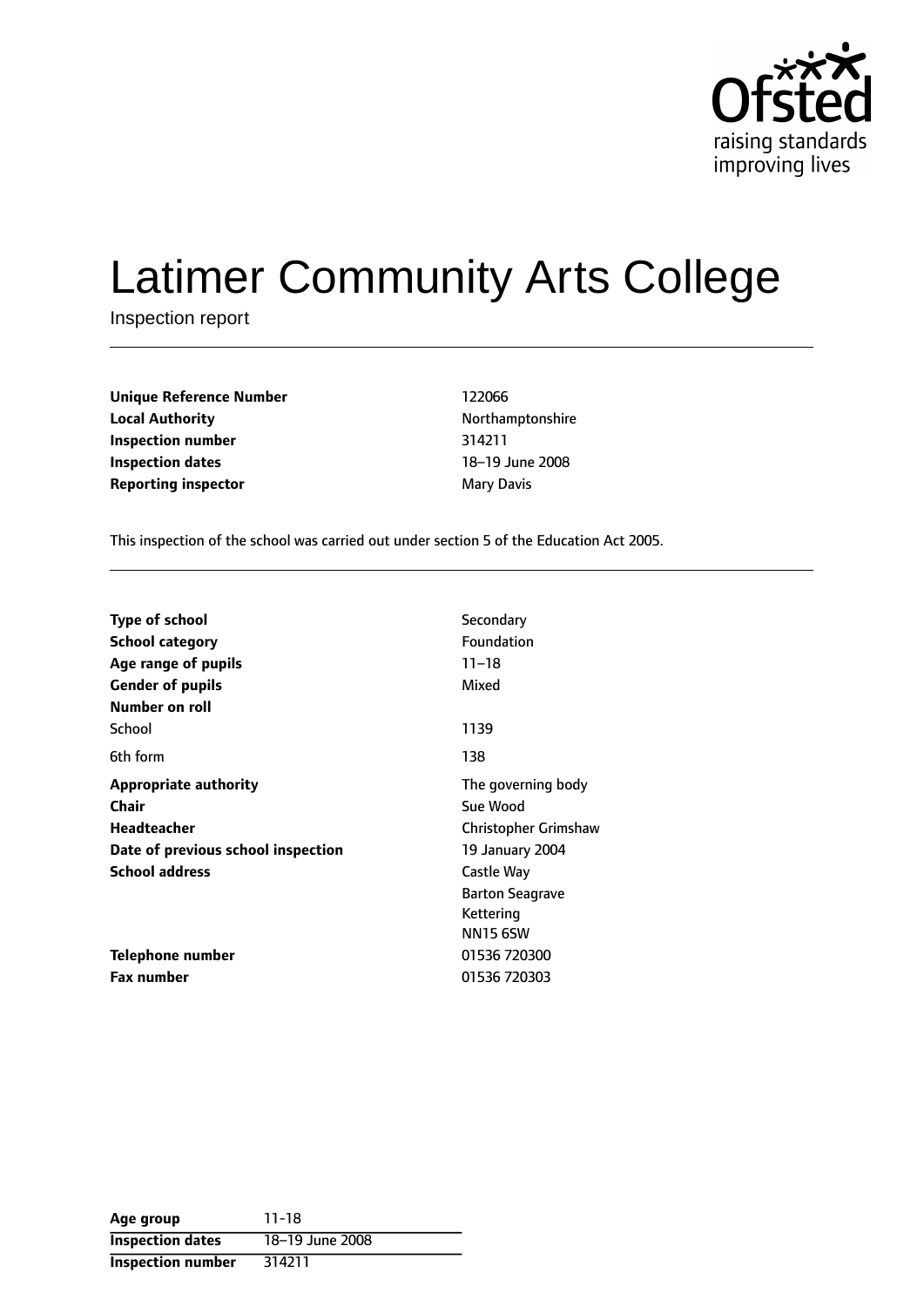.

© Crown copyright 2008

#### Website: www.ofsted.gov.uk

This document may be reproduced in whole or in part for non-commercial educational purposes, provided that the information quoted is reproduced without adaptation and the source and date of publication are stated.

Further copies of this report are obtainable from the school. Under the Education Act 2005, the school must provide a copy of this report free of charge to certain categories of people. A charge not exceeding the full cost of reproduction may be made for any other copies supplied.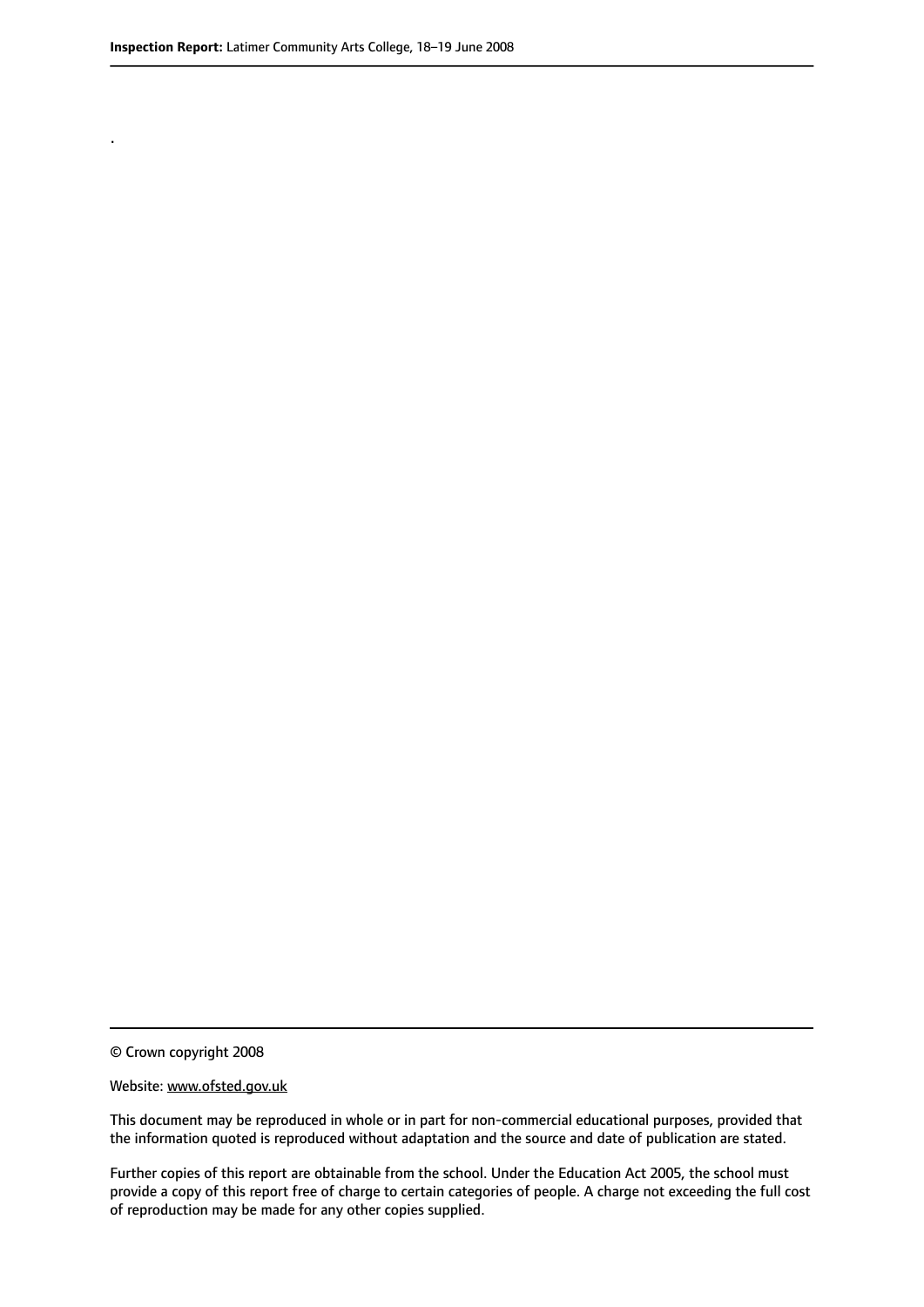# **Introduction**

The inspection was carried out by five Additional Inspectors.

## **Description of the school**

The Latimer Arts College serves a diverse socio-economic area and takes students from the community around Kettering. Most students are White British, and the proportion of students from minority ethnic groups is below average. The proportion of students eligible for free school meals is below the national average, while that for students with learning difficulties and/or disabilities is close to the national average. The college has a unit for students with hearing impairment. The school was awarded specialist college status in the arts in 1997.

## **Key for inspection grades**

| Grade 1 | Outstanding  |
|---------|--------------|
| Grade 2 | Good         |
| Grade 3 | Satisfactory |
| Grade 4 | Inadequate   |
|         |              |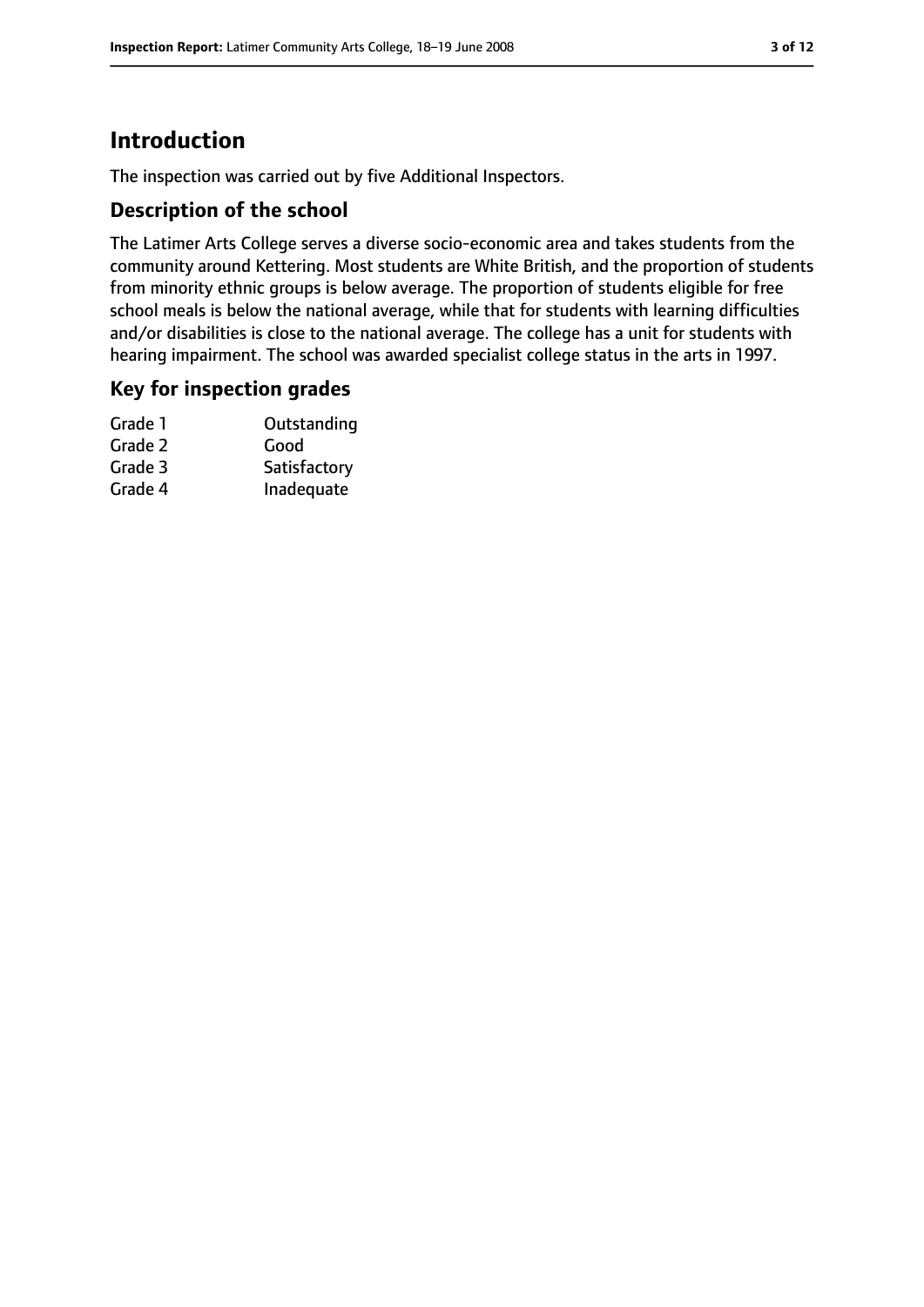# **Overall effectiveness of the school**

#### **Grade: 2**

The Latimer Arts College provides a good standard of education. It is an improving specialist college with a good sixth form and is highly regarded for the quality of its work in, and for, the community. The impact of its arts college status is outstanding, not only on the curriculum, but also in the performing arts techniques that enrich teaching and learning across the college. It also contributes to students' good spiritual, moral, social and cultural development. The outstanding partnerships within the community enable a high proportion of students to take part in a wide variety of activities. One parent commented, 'The arts aspect of the college has encouraged my daughter to explore and enjoy other areas of the curriculum which otherwise may not have been available to her.'

Students are welcoming, confident and well mannered. They respect and care for each other, following the example set by their teachers and the principal. As a result, relationships and attitudes to learning are positive and students' behaviour is exemplary. As one student commented, 'We expect to behave well.' These mature attitudes equip them well for the world of work.

Current evidence shows that standards are above average and achievement is good. Good teaching is resulting in good progress at all levels. A dip in achievement in some areas in 2007 has now been resolved, the result of appropriate intervention by senior leaders, including appointing new subject leaders in mathematics and information and communication technology (ICT). Progress in English at Key Stage 3, identified in 2007 as a concern, is now good, as seen in the results of rigorous tracking of students' work by the department. Higher attaining students make good progress and are reaching their targets, although teachers do not consistently provide work that challenges these students enough. Sixth form students achieve well and reach average standards.

The good curriculum is constantly evolving to match students' individual needs. The impact of its specialist status is exemplified by the introduction of a new Diploma in Creative and Media for 14 to 18 year olds at three levels, in partnership with local businesses.

Students feel safe as a result of the good pastoral care that the college provides. Those with learning difficulties and/or disabilities, including studentsin the hearing impaired unit, are well cared for and integrate well into college life. Students make an outstanding contribution to the college and wider community through the students' council and through a variety of schemes that enable older students to receive training, thus enabling them to support younger ones effectively. Sixth form students take an active role in college life and receive good guidance in preparation for their future steps. The progress of all students is monitored regularly and those identified as underachieving are well supported, for example by a full-time mentor. Assessment practices, however, do not always ensure that all students know how to improve their work.

The effective monitoring and self-evaluation procedures demonstrated by the leaders of core subjects have led to improving standards, but these practices are not yet embedded across the whole college. Good leadership has ensured that all staff share the responsibility for raising standards and achievement and, as stated in the college's mission statement, are focused on developing 'creative and independent citizens equipped to engage with the world of tomorrow'. The college has made good improvement since the last inspection and is displaying good capacity to develop further.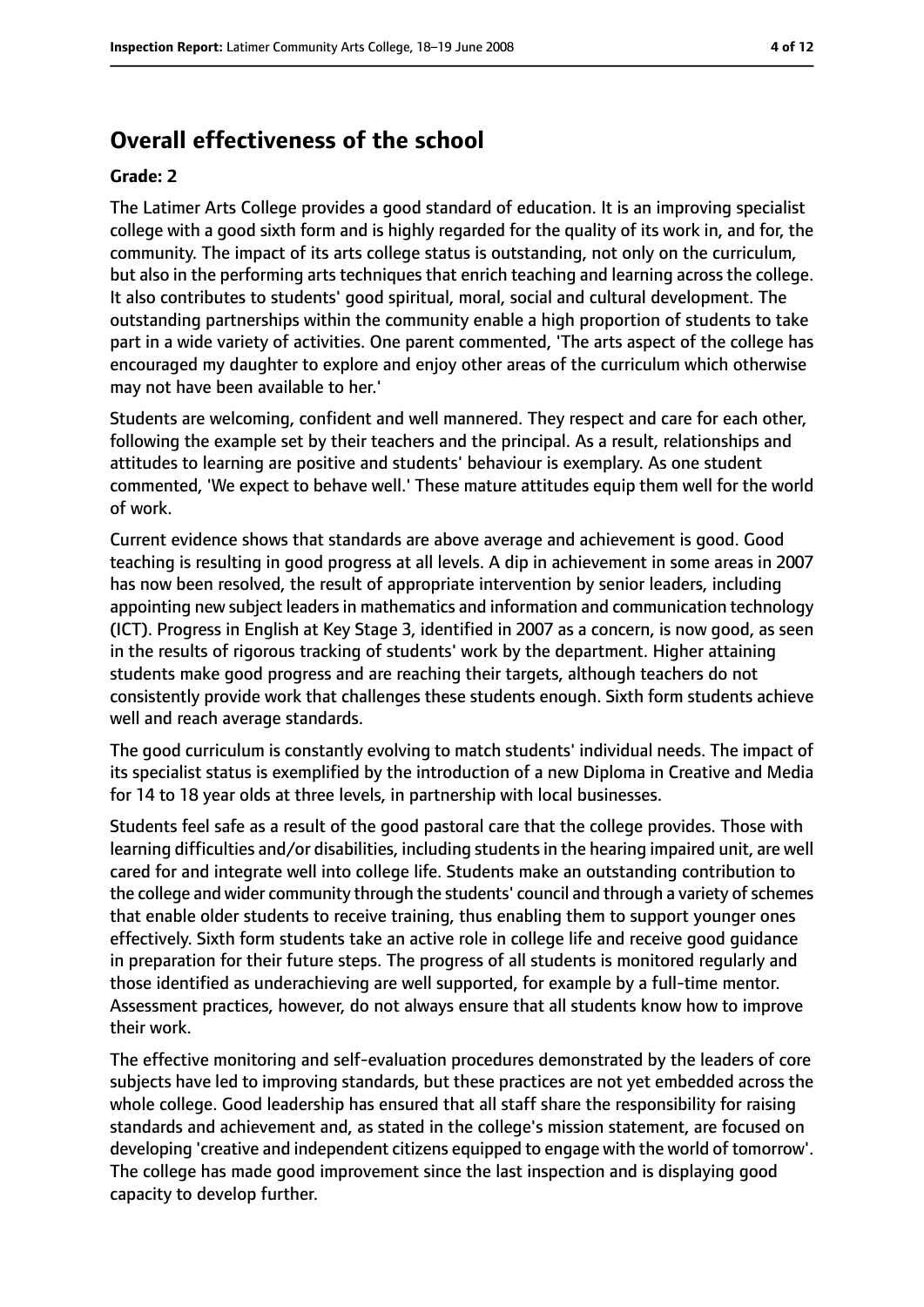## **Effectiveness of the sixth form**

#### **Grade: 2**

The students' view is that 'Latimer sixth form is a friendly and supportive community where you learn and pursue the path you wish to follow.' The sixth form is inclusive and admits students who may not have reached the school's benchmark grade for academic study. Although the A-level results in 2007 were below average, the college's data indicate that the 2008 results will be closer to the national average, which represents good achievement. Drama, dance and applied business perform well, but there are some variations in performance between subjects.

Students are articulate and good ambassadors for the school. Their personal development is good and they play an active part in the college community. They support younger students of the college and in local primary schools. Students value the good teaching they receive, commenting on the good working relationships and the commitment of their teachers. Their well-developed independent learning techniques prepare them well for further education. The good curriculum provides an extensive range of academic courses, together with an exciting range of arts-based vocational courses.

Care, guidance and support are good. Students' progress is carefully monitored and swift action taken to support those who are underperforming. The good leadership team knows the strengths and weaknesses of the provision and are quick to develop strategies for improvement.

## **What the school should do to improve further**

- ■
- Ensure that learning activities fully meet the needs of higher attainers.
- Consolidate the recent improvements in achievement, by ensuring that all students know how to improve their work.
- Share and embed the good practice in monitoring found in the core subjects with all leaders.

# **Achievement and standards**

#### **Grade: 2**

#### **Grade for sixth form: 2**

Students join the school having reached average standards in the national tests in English, mathematics and science in their previous schools. Standards over the past three years have been broadly average by the end of Year 9 and Year 11. Current tracking, based on secure evidence, demonstrates that the 2008 results in Year 9 and Year 11 will reach above average standards, demonstrating good achievement. This has been achieved by better intervention, including mentoring. Teachers' assessments indicate that the current Year 9 students are now close to their targets in English, while exceeding them in mathematics and science, including those for the more able students. Results of modular tests, mock examinations and tracking evidence indicate a higher proportion of students than the national average gaining GCSE grades A\* to C, with a significant improvement in mathematics. New leadership in ICT, highlighted as underperforming in 2007, is already able to report above average results. Current evidence indicates that students are now progressing well. Some students with additional learning needs, identified as underachieving in 2007, are now achieving equally as well as their peers, as are those with learning difficulties and/or disabilities and those supported in the hearing-impaired unit.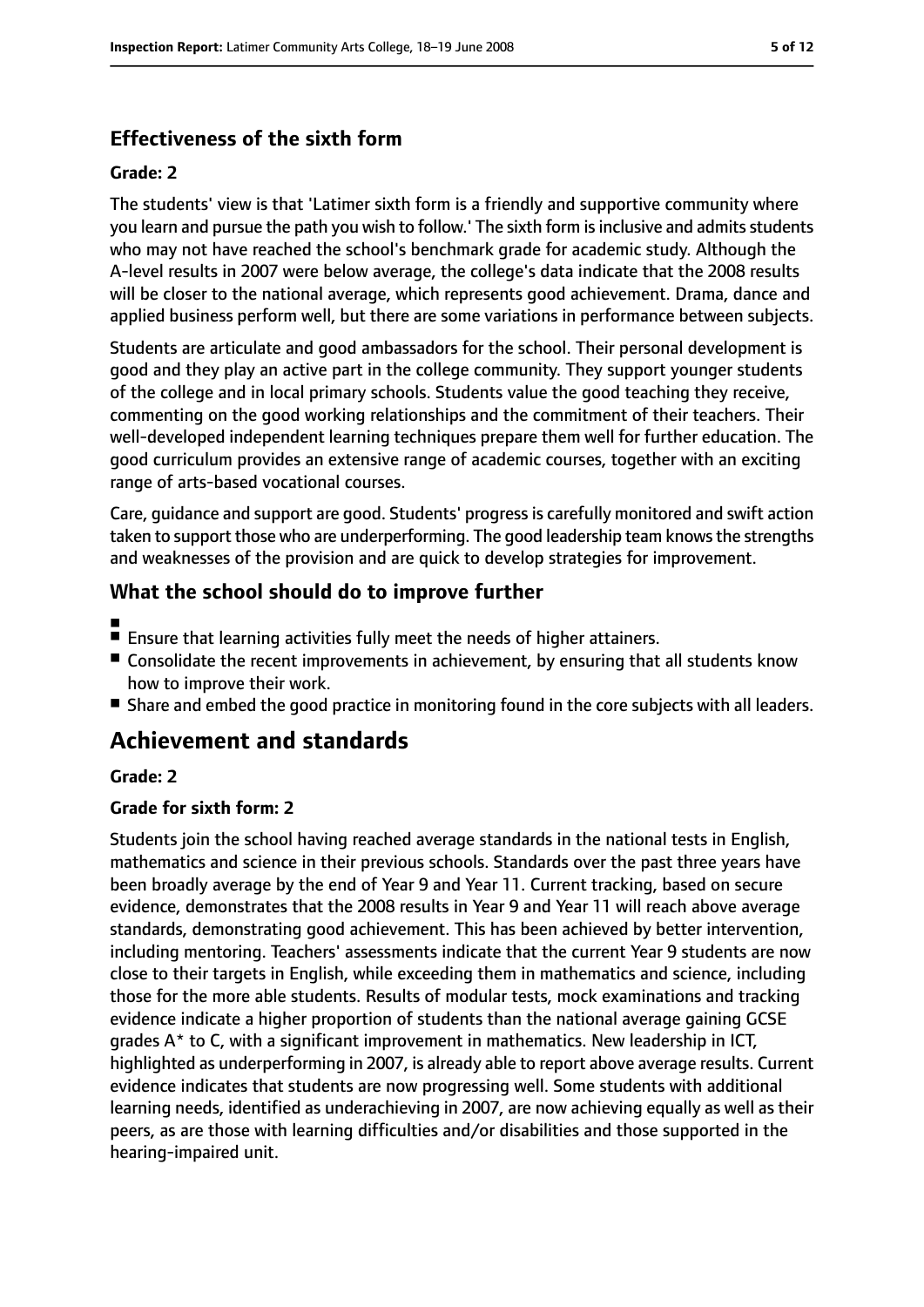# **Personal development and well-being**

#### **Grade: 2**

#### **Grade for sixth form: 2**

Students are proud of their college and enjoy their learning. This is shown by the good attendance of most students, although a small minority fail to attend regularly. As a result, overall attendance is satisfactory. Students' spiritual, moral, social and cultural development is outstanding in most respects, but their multicultural awareness is less well developed. Large numbers participate in the many activities within and beyond the college community. Their concern for the wider world is reflected in successful charity collections, with students showing good awareness of the needs of the global community. Well-developed socialskills enable them to express their personal opinions and ideas confidently, both in and out of their lessons. Work experience, citizenship programmes and enterprise activities, together with good basic skills, foster their economic well-being effectively.

Students' behaviour in lessons and around the college is outstanding. There is a clear intolerance of bullying, which students say is very rare. Some older students relish responsibilities such as peer mentoring and as student council representatives, others offer opinions readily on issues such as new buildings, school uniform and meal options. They speak enthusiastically about sporting and outdoor adventure activities that support active lifestyles.

# **Quality of provision**

## **Teaching and learning**

#### **Grade: 2**

#### **Grade for sixth form: 2**

Teaching and learning are good. Relationships are founded on mutual respect and trust and as a result, students are attentive in class and enthusiastic about their learning. Teachers have good subject knowledge and have high expectations of their students. They use assessment information to plan their lessons well, providing a variety of active tasks to engage students' interest and make lessons fun. Assessment techniques, used by performing arts subjects, are used acrossthe college, enabling studentsto contribute confidently to their learning, evaluating their own and each other's work. Learning objectives are clear so that students know what they have to achieve by the end of the lesson. In most lessons, teachers move their students on at a fast pace, using effective questioning techniques to evaluate their learning, and to extend their understanding. Support staff are well deployed within the classroom.

Opportunities were missed in some lessons to reinforce students' learning through involving them in active tasks. There is inconsistent practice across the school in providing sufficiently challenging tasks to stretch the most able.

## **Curriculum and other activities**

#### **Grade: 2**

#### **Grade for sixth form: 2**

The college provides a well-planned and innovative curriculum that has some outstanding features. The broad and balanced curriculum and its development have been significantly enhanced by the impact of specialist arts college status. At Key Stage 3, the curriculum is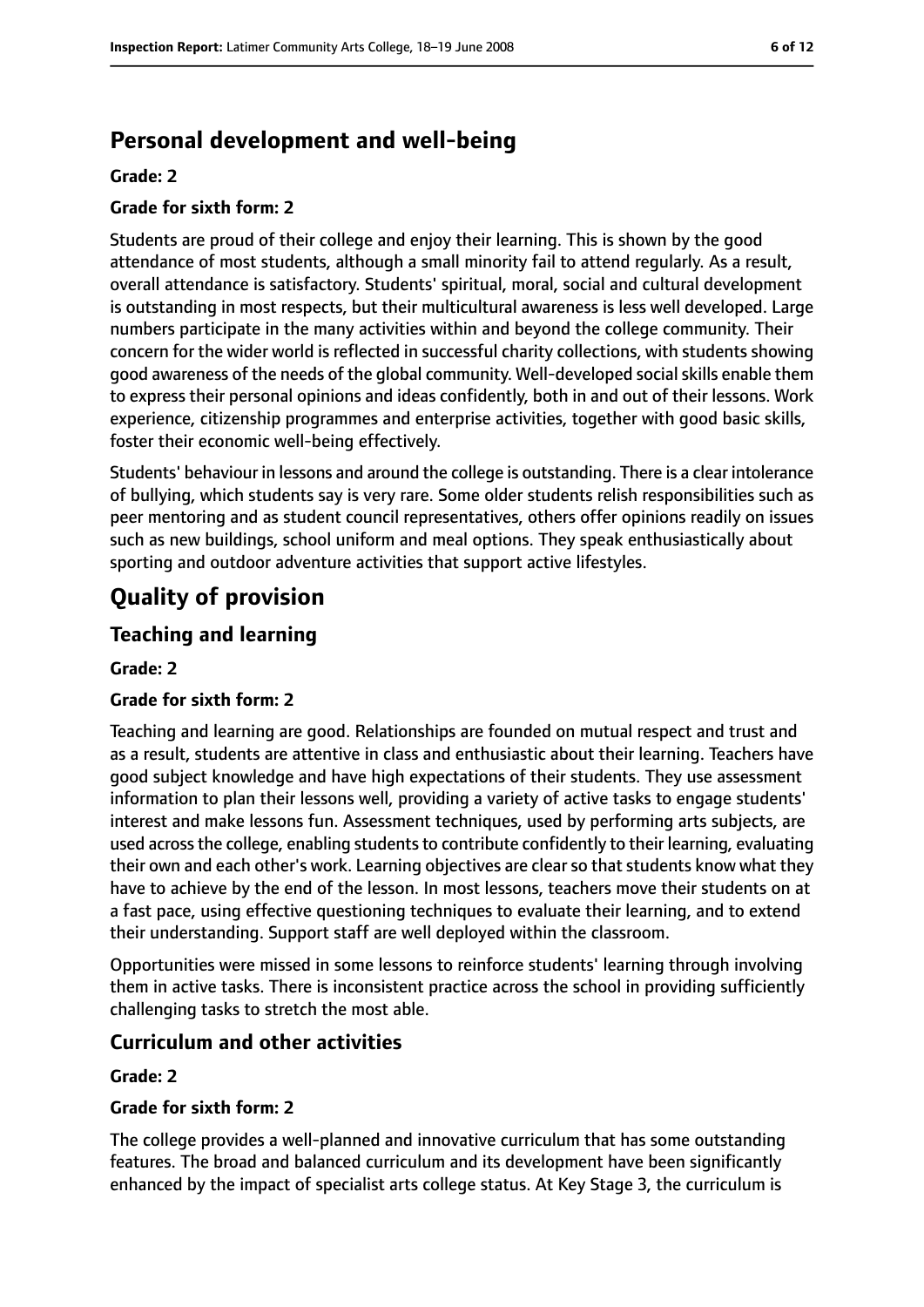broadened by the inclusion of dance and drama. In addition, the range of learning opportunities in more traditional subjects is enhanced by, for example, the use of video. Significant curriculum development in the performing arts at Key Stage 4 and in the sixth form, with the college playing a leading role, has further broadened subject choices already made for the new school year. The impact of these developments is to improve the Key Stage 4 curriculum by reducing the large number of subjects currently on offer, thereby increasing the time allocated to individual subjects and making clearer the pathways for progression between Key Stage 4 and the sixth form. It is too early to judge the impact of these developments on achievement and standards.

Strong partnerships with other institutions and local business support the curriculum well. At Key Stage 4, the curriculum provides a full range of academic subjects and has a strong work-related dimension. There is an outstanding range of enrichment opportunities, including a wide range of clubs, sports fixtures and residential experiences.

## **Care, guidance and support**

#### **Grade: 2**

#### **Grade for sixth form: 2**

The college provides a safe learning environment which is acknowledged by students. All safeguarding procedures meet requirements. The college has successfully reduced the rate of the persistent absence of a minority of students.

Parents comment very positively about the arrangements that ensure their children make a happy and confident transfer from primary school. Students are well informed when considering options at the end of Key Stage 4. Very effective structures support students who are vulnerable and those who are at risk from becoming disaffected. Links with parents are very strong, as are the links with external agencies that further support students' well-being. This has served to reduce the number of exclusions over the past year. A well-established peer mentoring training programme further enhances support. Guidance systems, developed since the last inspection, are more effective in meeting academic, as well as personal needs. Form tutors play a central role in monitoring progress and checking targets. The college acknowledges that although students' knowledge of their own progress is improving, the methods used to promote this are not fully effective. Marking and assessment practices are not applied consistently to enable all students to know how to improve their work.

# **Leadership and management**

#### **Grade: 2**

#### **Grade for sixth form: 2**

The principal provides clear leadership and direction and this is acknowledged by students, their parents, staff and governors. The effective leadership team shares his vision, so there is a good commitment to college improvement. One parent summarised this vision well with the words, 'Latimer is a school that provides a good balance in all areas of education.' Governors know the college's strengths and areas for development well. They challenge and support the principal to ensure improvement, especially to standards.

The college's judgement about standards and achievement in 2007 has been too generous. However, the leadership has been quick to react to the underachievement indicated by the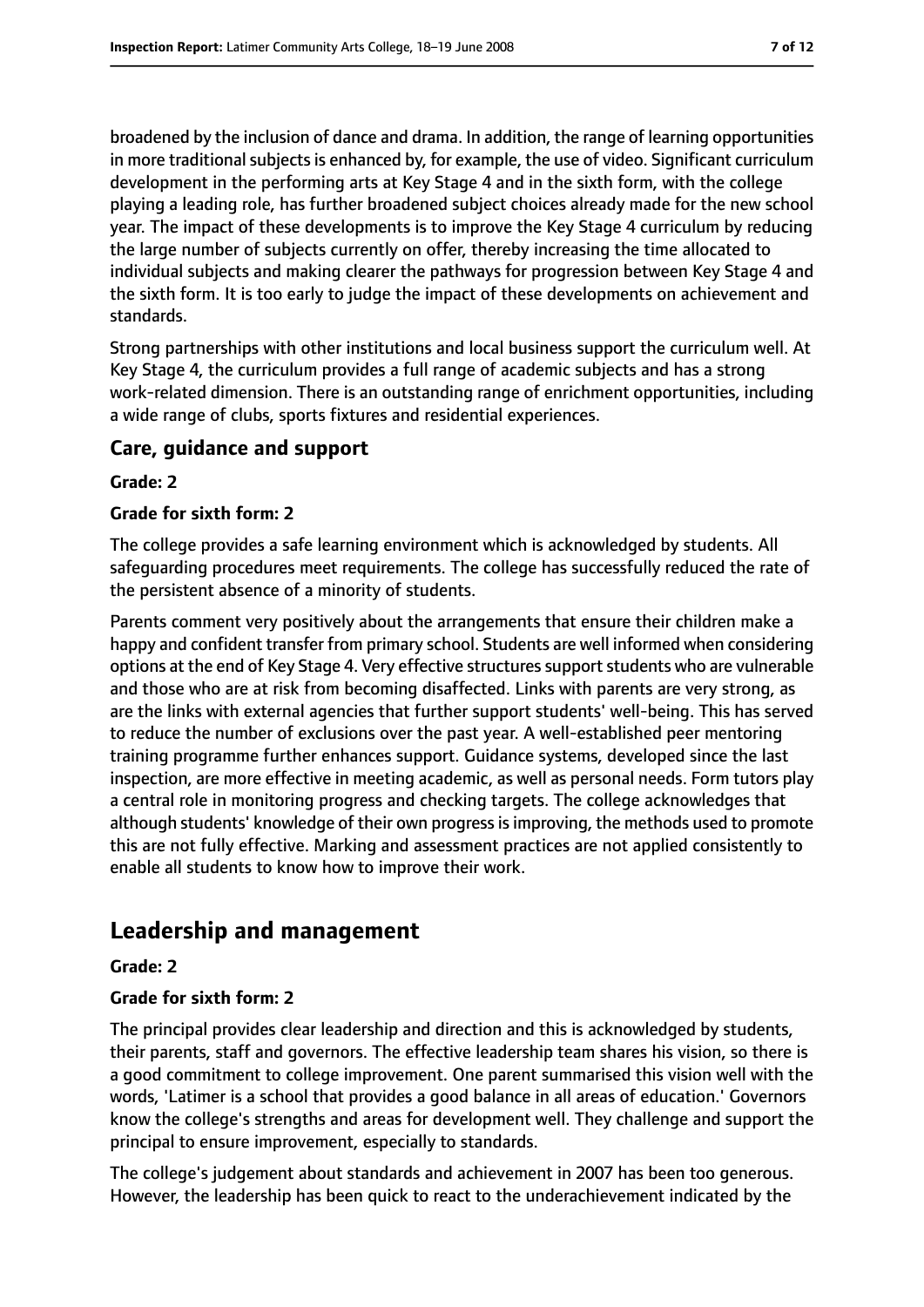2007 results. Robust strategies have been implemented that have resulted in rapid improvements during the past year. Lesson observations are an established feature of the school. The process used by the core departments, which results in regular self-evaluation, has been successful. This is because the lesson observations have focused on key areas that will improve provision and achievement. Students are partners in the evaluation process, contributing to improved lesson planning. The process of setting targets is secure and there is sufficient data to track

The principal is a visible presence around the campus and his warmth towards and care for students ensure a genuine commitment by leaders to the personal development and well-being of all learners. The college is inclusive in its outstanding support for students with a hearing impairment and good support for students with other learning difficulties and/or disabilities.

students' progress, although the confidence of staff in using this data effectively varies.

A range of adults support students effectively and provide good value for money. Improvements in accommodation and resources, the latter due to good financial management, have helped increase students' pride in their college.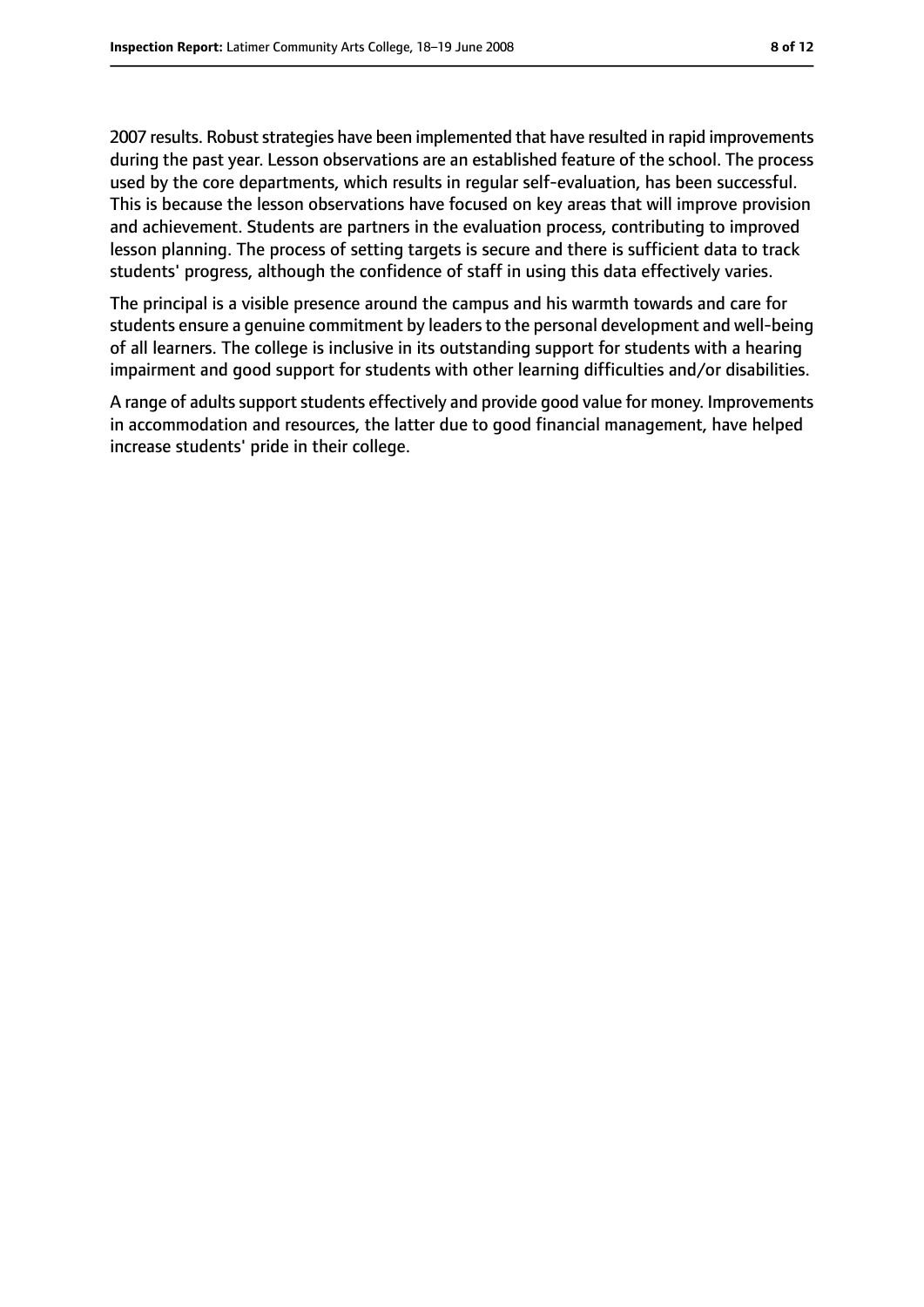**Any complaints about the inspection or the report should be made following the procedures set out in the guidance 'Complaints about school inspection', which is available from Ofsted's website: www.ofsted.gov.uk.**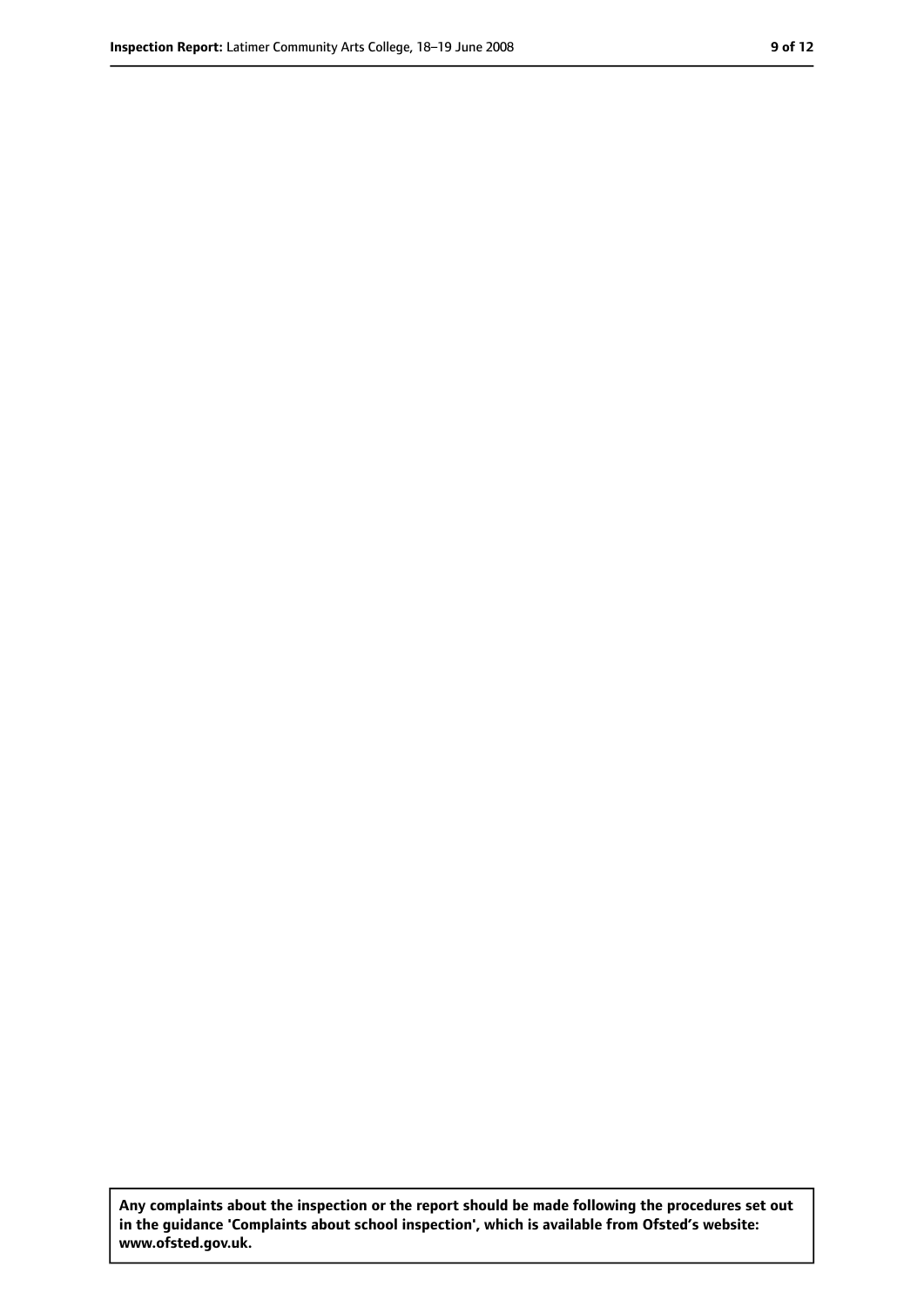#### **Annex A**

# **Inspection judgements**

| Key to judgements: grade 1 is outstanding, grade 2 good, grade 3 | <b>School</b>  | $16-19$ |
|------------------------------------------------------------------|----------------|---------|
| satisfactory, and grade 4 inadequate                             | <b>Overall</b> |         |

## **Overall effectiveness**

| How effective, efficient and inclusive is the provision of<br>education, integrated care and any extended services in meeting<br>the needs of learners? |     |     |
|---------------------------------------------------------------------------------------------------------------------------------------------------------|-----|-----|
| Effective steps have been taken to promote improvement since<br>the last inspection                                                                     | Yes | Yes |
| How well does the school work in partnership with others to<br>promote learners' well-being?                                                            |     |     |
| The capacity to make any necessary improvements                                                                                                         |     |     |

## **Achievement and standards**

| How well do learners achieve?                                                                               |  |
|-------------------------------------------------------------------------------------------------------------|--|
| The standards <sup>1</sup> reached by learners                                                              |  |
| How well learners make progress, taking account of any significant<br>variations between groups of learners |  |
| How well learners with learning difficulties and disabilities make<br>progress                              |  |

## **Personal development and well-being**

| How good is the overall personal development and<br>well-being of the learners?                                  |  |
|------------------------------------------------------------------------------------------------------------------|--|
| The extent of learners' spiritual, moral, social and cultural                                                    |  |
| development                                                                                                      |  |
| The extent to which learners adopt healthy lifestyles                                                            |  |
| The extent to which learners adopt safe practices                                                                |  |
| How well learners enjoy their education                                                                          |  |
| The attendance of learners                                                                                       |  |
| The behaviour of learners                                                                                        |  |
| The extent to which learners make a positive contribution to                                                     |  |
| the community                                                                                                    |  |
| How well learners develop workplace and other skills that will<br>contribute to their future economic well-being |  |

# **The quality of provision**

| How effective are teaching and learning in meeting the<br>full range of the learners' needs?          |  |
|-------------------------------------------------------------------------------------------------------|--|
| How well do the curriculum and other activities meet the<br>range of needs and interests of learners? |  |
| How well are learners cared for, guided and supported?                                                |  |

 $^1$  Grade 1 - Exceptionally and consistently high; Grade 2 - Generally above average with none significantly below average; Grade 3 - Broadly average to below average; Grade 4 - Exceptionally low.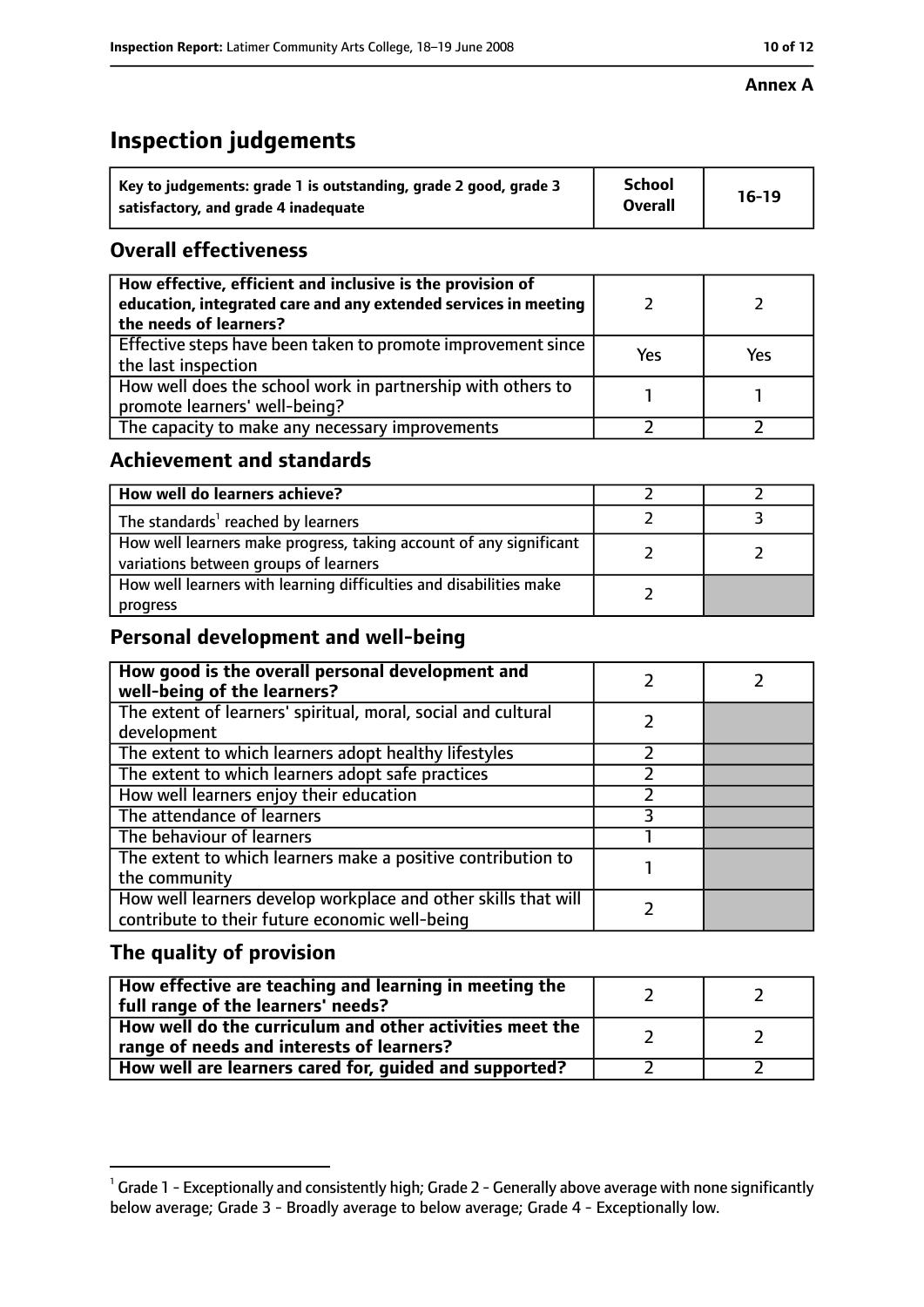#### **Annex A**

# **Leadership and management**

| How effective are leadership and management in raising<br>achievement and supporting all learners?                                                 | 7             |               |
|----------------------------------------------------------------------------------------------------------------------------------------------------|---------------|---------------|
| How effectively leaders and managers at all levels set clear<br>direction leading to improvement and promote high quality of<br>care and education | $\mathcal{P}$ |               |
| How effectively leaders and managers use challenging targets<br>to raise standards                                                                 | $\mathcal{P}$ |               |
| The effectiveness of the school's self-evaluation                                                                                                  | フ             | $\mathcal{P}$ |
| How well equality of opportunity is promoted and discrimination<br>tackled so that all learners achieve as well as they can                        | $\mathcal{P}$ |               |
| How effectively and efficiently resources, including staff, are<br>deployed to achieve value for money                                             | 7             |               |
| The extent to which governors and other supervisory boards<br>discharge their responsibilities                                                     | 7             |               |
| Do procedures for safequarding learners meet current<br>qovernment requirements?                                                                   | Yes           | Yes           |
| Does this school require special measures?                                                                                                         | No            |               |
| Does this school require a notice to improve?                                                                                                      | <b>No</b>     |               |